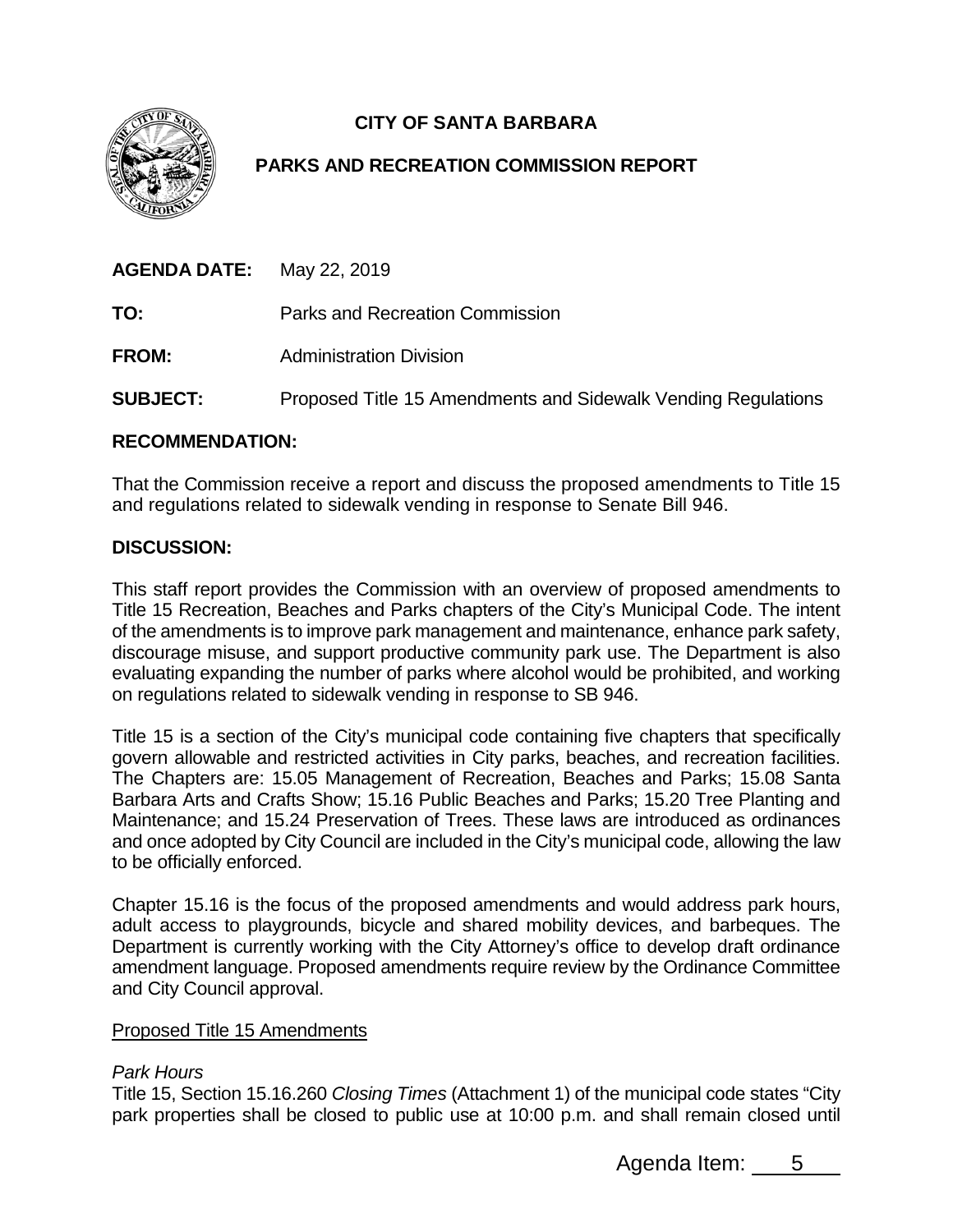sunrise the following day," with the exception of specific parks as listed. Currently there are 30 parks open from sunrise to 10 p.m. and 19 park facilities open from sunrise to half hour after sunset. The beaches do not have established hours.

Current facilities that close one half hour after sunset include:

- Softball and soccer fields, golf course, and tennis courts unless operating by permit
	- o Dwight Murphy Field
	- o Cabrillo Ball Field
	- o Pershing Park
	- o MacKenzie Park
	- o Ortega Park
	- o Municipal Tennis Center
	- o Santa Barbara Golf Club
- Skater's Point Skate Park- opens at 8:00 a.m.
- Skofield Park
- Franceschi Park
- Hilda Ray Park
- Moreton Bay Fig Tree Park
- Hidden Valley Park
- Honda Valley Park
- Mission Historical Park excluding the A.C. Memorial Rose Garden
- Douglas Family Preserve
- Oak Park
- Arroyo Burro Open Space
- Stevens Park

The variation in park hours creates confusion for park users, makes enforcement more difficult for the Santa Barbara Police Department, and strains park resources. Moreover, longer park hours, particularly after sunset, increases park misuse and contributes to illegal activities.

The Department proposes that the City establish consistent park, beaches, and recreation area hours of sunrise to sunset. Consistent hours will provide clarity for the public, improve park management and maintenance, and facilitate law enforcement if needed. Use of parks and recreation areas outside regular hours would still be allowed by permit.

To develop the recommended changes, Department staff reviewed park hours established by other agencies in the area including the County of Santa Barbara, cities of Carpinteria, Goleta, Lompoc, Solvang, Buellton, and Santa Maria. All close at sunset, dusk, or half hour after sunset. The proposed changes would be consistent with other park agencies. An exception would still be in effect by permit for special events, recreational activities, and rentals.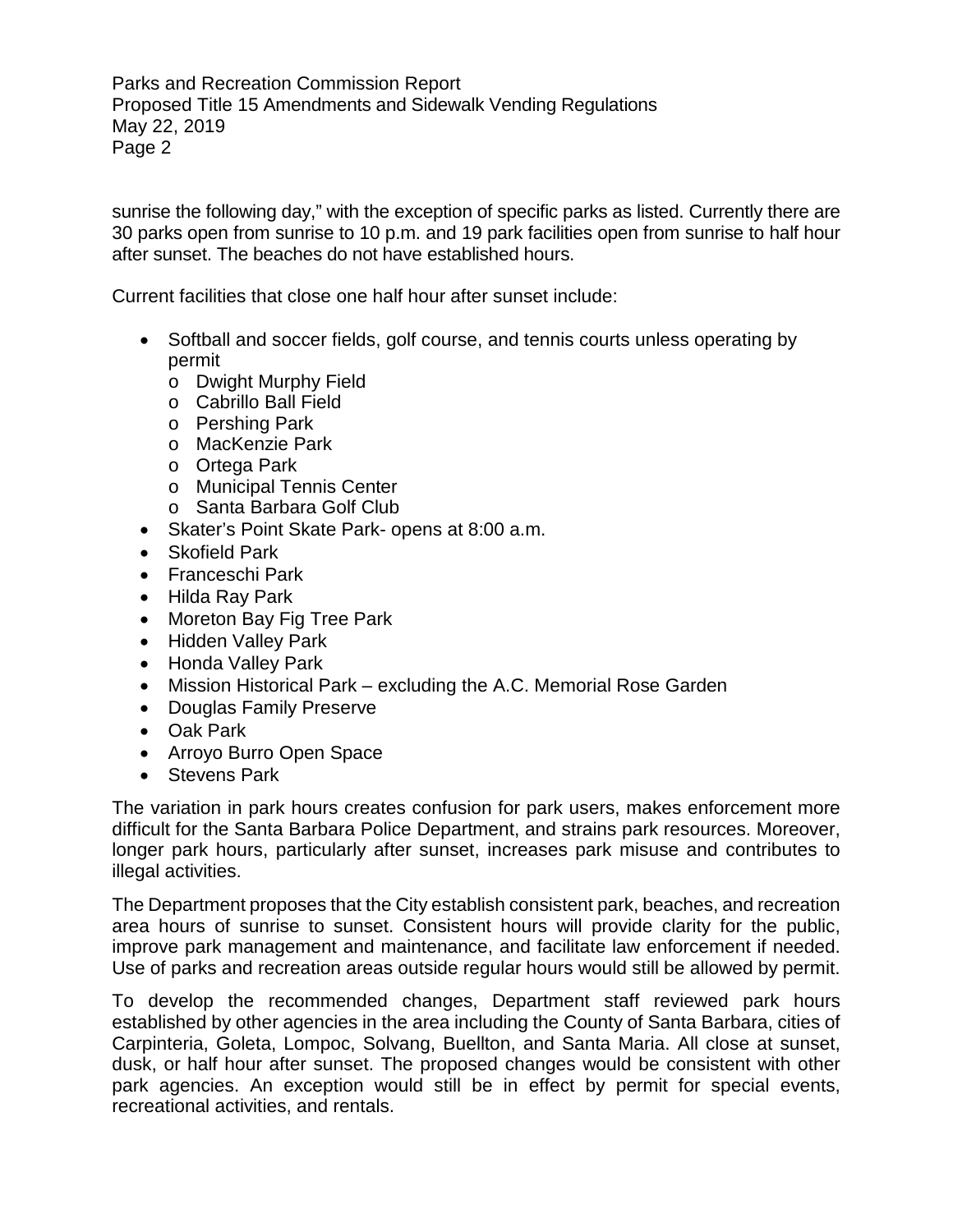#### *Adult Access to Playgrounds and Aquatic Facilities*

The City has 22 playgrounds in its park system. The playgrounds are well loved and well used by young children and their families. In recent years, some of the City park playgrounds have been used by individuals or groups of adults for sleeping, illegal drug and alcohol use, and loitering. Defining adult access to playgrounds is recommended to enhance safety for children and limit loitering in areas designated for minors. The Department proposes restrictions for adults without a minor child from loitering at park playgrounds and outdoor aquatic facilities. Aquatic facilities, including Los Baños, the Oak Park Wading Pool, and the Ortega Park Pool, are also included since they serve children in the summer and on weekends. The restrictions would set a specific distance an adult without a minor child can be from a park playground or outdoor aquatic facility. This would maintain a safe age-appropriate environment for children and provide law enforcement with a tool to address unwanted adult use at these sites.

Other cities have taken steps to designate children play areas. For example the City of Hollywood, Florida, created "Designated Children Play Areas," that make it unlawful for any adult to enter and remain in a designated Play Area, where signage is posted, unless the adult is supervising and/or accompanying child(ren) who is/are then visiting the Play Area. The ordinance defines an "adult" as anyone over 18 and "children" as persons age 12 or younger. "Play Areas" are defined in the ordinance as: "Any portion of an area within a city park that contains playground equipment for use by children, and has been posted with signs identifying the designated area as a children's play area." The Department would propose similar language and parameters.

#### *Bicycles and Shared Mobility Devices*

The City Council recently approved a three year pilot program authorizing dockless shared bicycle and mobility within the City. Dockless shared bicycles could be located and rented using GPS-enabled mobile phone applications rather than retrieved from and returned to a specific "docked" location. This, however, could also result in bicycles being left in areas where they do not belong, causing safety concerns or nuisances. An example would be bicycles left on the sidewalk or pedestrian pathway in a park, which creates unsightly clutter and poses a safety problem for people walking.

In response to the proposed program, the City Council adopted an ordinance regulating shared mobility services and devices. The ordinance states: "It is unlawful and a public nuisance for a shared mobility device to be parked or left unattended in the following areas: crosswalks; curb ramps; designated access ways for persons with disabilities; public parks, sidewalks, paseos, or pedestrian pathways except in designated locations or facilities designed for parking of bicycles or scooters". As a result of the pending dockless bike share and mobility program and ordinance, the Department is evaluating whether to further establish terms/conditions under which bicycle riding would be allowed within park and recreation areas*.* This would reduce confusion and conflict related to bike use in City parks and limit the impact of managing abandoned bicycles.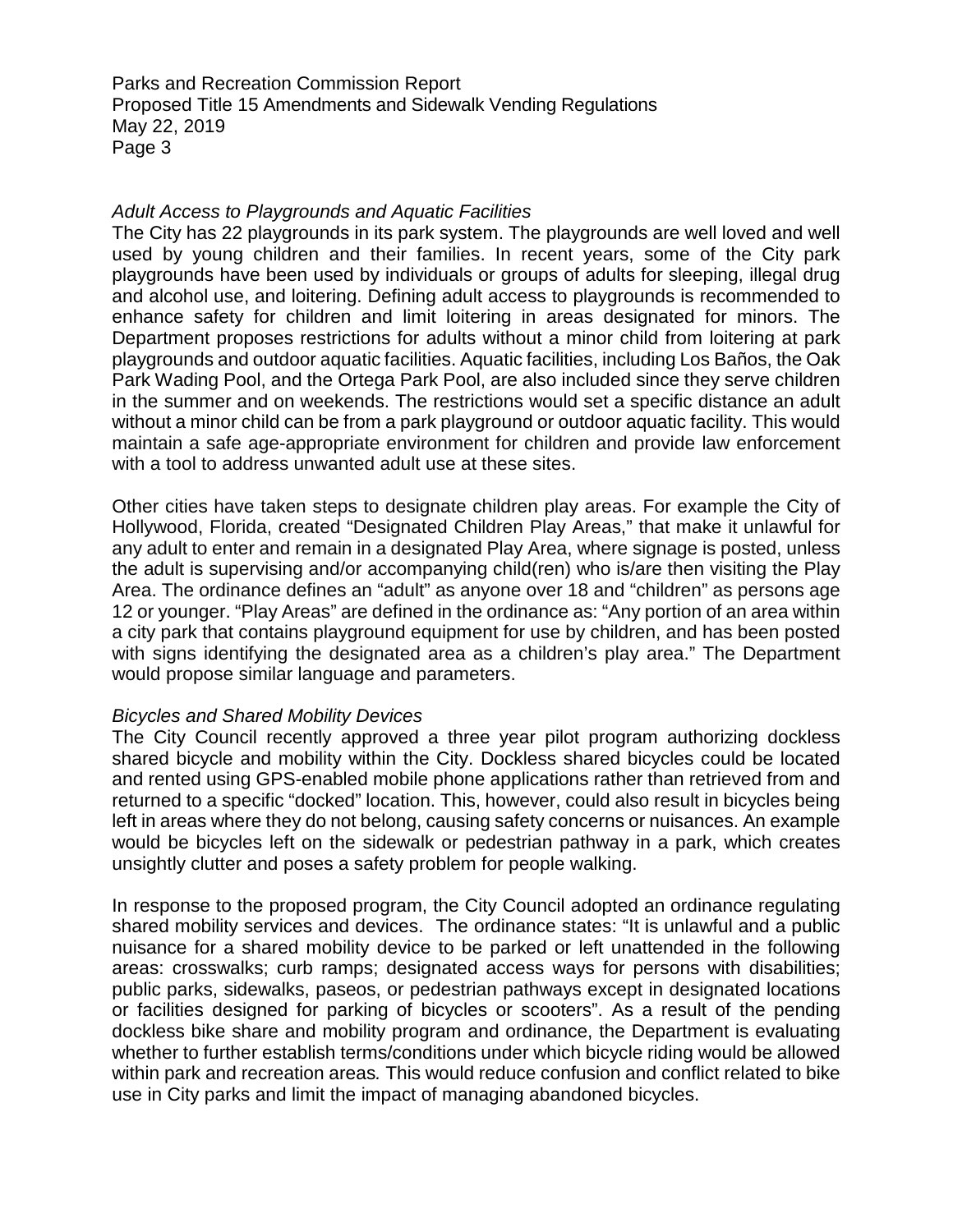#### *Barbeques*

Barbeques are not specifically addressed in the current municipal code. The City has ten parks with stationary barbeques. They include Escondido Park, Eastside Park, Hilda Ray Park, La Mesa Park, Oak Park, Ortega Park, Leadbetter Beach Park, Stevens Park, Skofield Park, and Shoreline Park. Due to misuse and high maintenance requirements, the Department is not currently replacing every worn or deteriorated barbeque. Once they become unusable, they generally are removed. Patrons enjoy this amenity when visiting parks and commonly bring their own. The use of portable barbeques have become a concern. Open flames and disposable coals can be a fire hazard, and cause damage and maintenance issues. The Department proposes guidelines that allow portable barbeques in defined picnic areas: be stand alone, enclosed, self-contained units, and be prohibited in specific areas that would pose a safety risk or potential conflict with other park uses.

### Use of Alcohol

Chapter 9.05, Section 9.05.010 *Alcoholic Beverages* (Attachment 2) of the municipal code states "public parks, beaches, and recreational facilities designated by resolution are permitted for patrons to possess alcohol." Although this is not specifically addressed in Title 15 it is applicable by Resolution No. 11-008 (Attachment 3) which specifies 13 parks and facilities, plus all open space parks, are allowed to process alcohol. There are16 parks and facilities where alcohol is only allowed by permit. Alcohol is prohibited in all remaining locations.

Establishing a consistent alcohol policy for parks would provide clarity for the public and allow law enforcement to respond more effectively when issues arise. The Department is evaluating if it is appropriate to expand the no alcohol policy, except by permit, at other parks and recreation areas where misuse and illegal activity occur on a regular basis.

#### Sidewalk Vending

Prior to the inception of Senate Bill 946, Safe Sidewalk Vending Act, which became effective January 1, 2019, the City did not permit vending on city sidewalks or in parks. The statute defines sidewalk vendors as persons who sell food or merchandise from a pushcart, stand, display, pedal-driven cart, wagon, showcase, rack, or other nonmotorized conveyance, or from one's person, upon a public sidewalk or other pedestrian path. A sidewalk vendor can be roaming or stationary. The purpose of SB 946 is to legalize and decriminalize sidewalk vending across the state and promote entrepreneurship. Based on this new law it is permissible to vend statewide; however the existing law does authorize local authorities, by ordinance or resolution, to adopt requirements for public safety regulating any type of vending, and the time, place, and manner of vending.

The bill requires a local authority that elects to adopt a sidewalk vending program to, among other things, not require a sidewalk vendor to operate within specific parts of the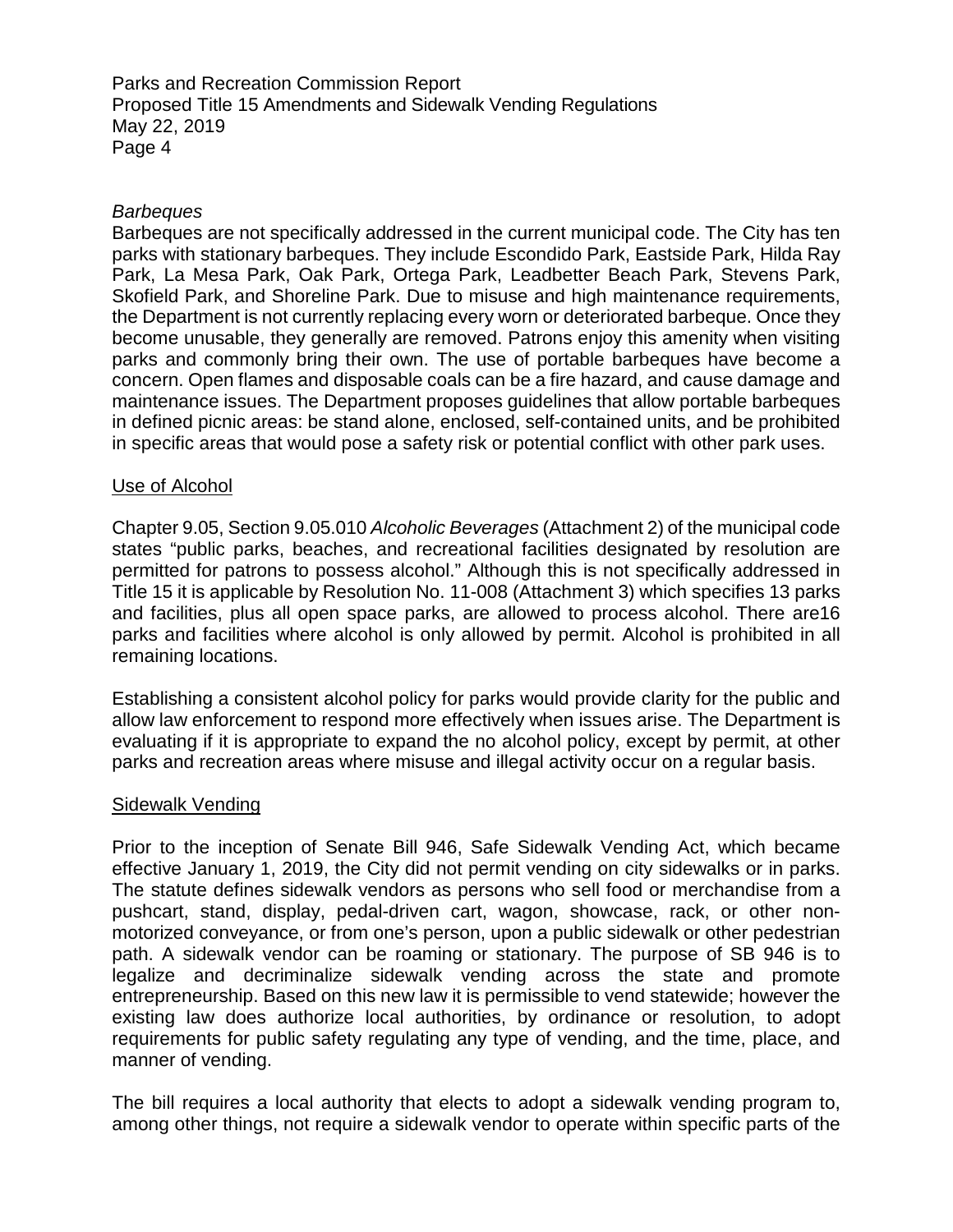public right-of-way, except when that restriction is directly related to objective health, safety, or welfare concerns, and not restrict sidewalk vendors to operate only in a designated neighborhood or area, except as specified. The bill authorizes a local authority to, by ordinance or resolution, adopt additional requirements regulating the time, place, and manner of sidewalk vending, as specified, if the requirements are directly related to objective health, safety, or welfare concerns. The bill also authorizes a local authority to prohibit sidewalk vendors in areas located within the immediate vicinity of a permitted certified farmers' market and a permitted swap meet, as specified, and to restrict or prohibit sidewalk vendors within the immediate vicinity of an area designated for a temporary special permit issued by the local authority.

It is anticipated that vending could become more prevalent and overwhelm the park system as well as conflict with other park uses. Being proactive and creating parameters through the municipal code would eliminate confusion and curtail potential problems, such as an excessive amount of vendors in a concentrated areas that could disrupt the public's enjoyment and use of park amenities and recreational activities and/or permitted events.

#### *Proposed Regulations*

The Department created a detailed outline (Attachment 4) of where it may be most appropriate and restricted to vend in parks within the confines of the legislation. The recommendations are to restrict vending in specific parks due to sensitive habitat and provide broader options at parks that have more suitable accommodations and would not likely interfere with activities and the public's enjoyment of the area.

The Vending Matrix refers to each City park, lists acreage, hours of operation, and limitations that would restrict vending, defines most suitable areas for vending activity, and references sections of the law that would support the decision. For example Eastside Neighborhood Park is a two acre, very developed park, with several features such as reserved picnic areas, a playground, and a community garden. Given these features, there is inadequate space available for vendors to be stationed without adversely affecting use of the park. Therefore, designating a specific area that does not impede recreation enjoyment, permitted activity, or the vendor, is the most reasonable solution.

Through a preliminary review with the City Attorney, it was determined that vending could be prohibited in Alice Keck Park Memorial Garden, Mission Historical Park, and the Andrée Clark Bird Refuge due to the natural/cultural/historical environment of those areas, and the Municipal Golf Course because there is a concessionaire permanently on site. Other concessionaire areas to be further evaluated include the Cabrillo Pavilion and East, West and Leadbetter Beaches.

Specific distances from main park features is also proposed to include: 50 feet from picnic areas, rentable buildings, sensitive habitat/cultural/historical areas, permitted sporting and special events, and from a public street, lane, or thoroughfare adjoining or approaching a public park, facility, or beach (unless permitted); 100 feet from playgrounds; 300 feet from beach shoreline; and minimum 3 feet width from paths, trails,